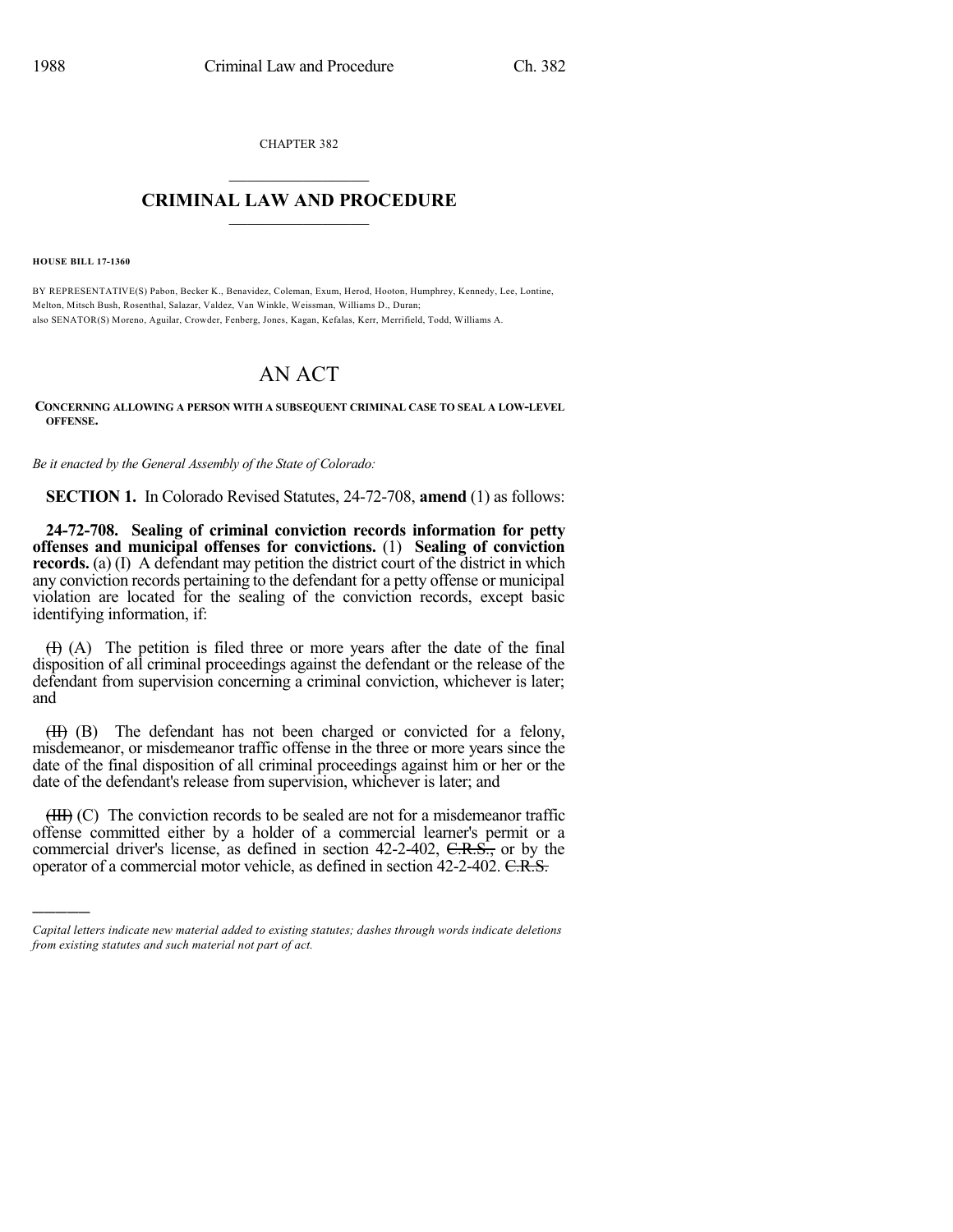(II) NOTWITHSTANDING THE PROVISIONS OF SUBSECTION  $(1)(a)(I)(B)$  OF THIS SECTION, A DEFENDANT MAY PETITION THE DISTRICT COURT OF THE DISTRICT IN WHICH ANY CONVICTION RECORDS PERTAININGTO THE DEFENDANT FOR A MUNICIPAL VIOLATION, EXCEPT A MUNICIPAL ASSAULT OR BATTERY OFFENSE IN WHICH THE UNDERLYING FACTUAL BASIS INVOLVES DOMESTIC VIOLENCE, AS DEFINED IN SECTION 18-6-800.3 (1), OR ANY OTHER MUNICIPAL VIOLATION IN WHICH THE UNDERLYING FACTUAL BASIS INVOLVES DOMESTIC VIOLENCE, AS DEFINED IN SECTION 18-6-800.3 (1), OR PETTY OFFENSE ARE LOCATED FOR THE SEALING OF THE CONVICTION RECORDS, EXCEPT BASIC IDENTIFYING INFORMATION, IF:

(A) THE DEFENDANT WAS CONVICTED OF A SINGLE OFFENSE THAT WAS NOT A FELONY AND DID NOT INVOLVE DOMESTIC VIOLENCE AS DEFINED IN SECTION 18-6-800.3(1),UNLAWFUL SEXUAL BEHAVIOR AS DEFINED IN SECTION 16-22-102(9), OR CHILD ABUSE AS DEFINED IN SECTION 18-6-401;

(B) THAT OFFENSE OCCURRED WITHIN THREE YEARS OF THE DATE OF THE FINAL DISPOSITION OF ALL CRIMINAL PROCEEDINGS AGAINST HIM OR HER RELATED TO THE CONVICTION THAT THE DEFENDANT IS SEEKING TO HAVE SEALED OR WITHIN THREE YEARS OF THE DATE OF THE DEFENDANT'S RELEASE FROM SUPERVISION RELATED TO THE CONVICTION THAT THE DEFENDANT IS SEEKING TO HAVE SEALED, WHICHEVER IS LATER; AND

(C) THE DEFENDANT HAS NOT BEEN CONVICTED FOR A FELONY, MISDEMEANOR, OR MISDEMEANOR TRAFFIC OFFENSE IN THE TEN OR MORE YEARS SINCE THE DATE OF THE FINAL DISPOSITION OF ALL CRIMINAL PROCEEDINGS AGAINST HIM OR HER FOR THE SUBSEQUENT CRIMINAL CASE OR IN THE TEN OR MORE YEARS SINCE THE DATE OF THE DEFENDANT'S RELEASE FROM SUPERVISION FOR THE SUBSEQUENT CASE, WHICHEVER IS LATER.

(b) Upon filing the petition, the defendant shall pay the filing fee required by law. and an additional filing fee of two hundred dollars to cover the actual costs related to the filing of the petition to seal records. The additional filing fees collected under this paragraph (b) must be transmitted to the state treasurer for deposit in the judicial stabilization cash fund created in section 13-32-101 (6), C.R.S.

**SECTION 2.** In Colorado Revised Statutes, 24-72-704, **amend** (2)(b)(III) as follows:

**24-72-704. Sealing of criminal conviction records information for offenses involvingcontrolledsubstancesfor convictions enteredonorafterJuly1, 2008, and prior to July 1, 2011.** (2) **Applicability.** (b) For any judgment of conviction entered prior to July 1, 2008, for which the defendant would otherwise qualify for relief under this section, the defendant may obtain an order from the court to seal conviction records if:

(III) The defendant pays

 $(A)$  the filing fee required by law. and

(B) An additional filing fee of two hundred dollars to cover the actual costs